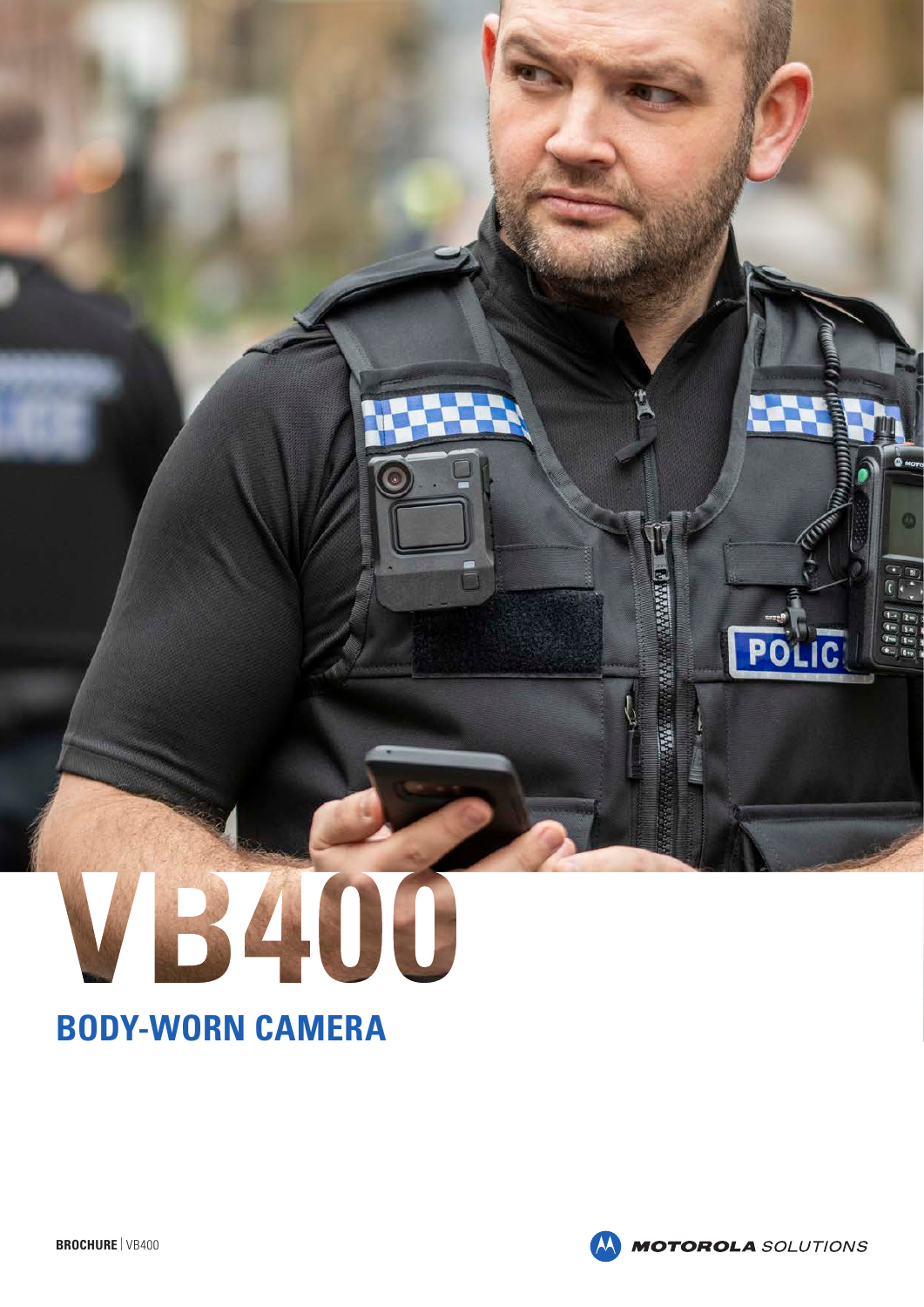

## **VB400 BODY-WORN CAMERA TAKE CONTROL OF THE SITUATION**

The VB400 is the next generation of body-worn camera technology. Rugged build quality. High performance. Multiple ways to connect. Delivering the features you need to take control of every situation.

## **CAPTURES SUPPORTIVE EVIDENCE AND HELPS MANAGE BEHAVIOR.**

**Domestic Violence Unit, West Midlands Police, UK**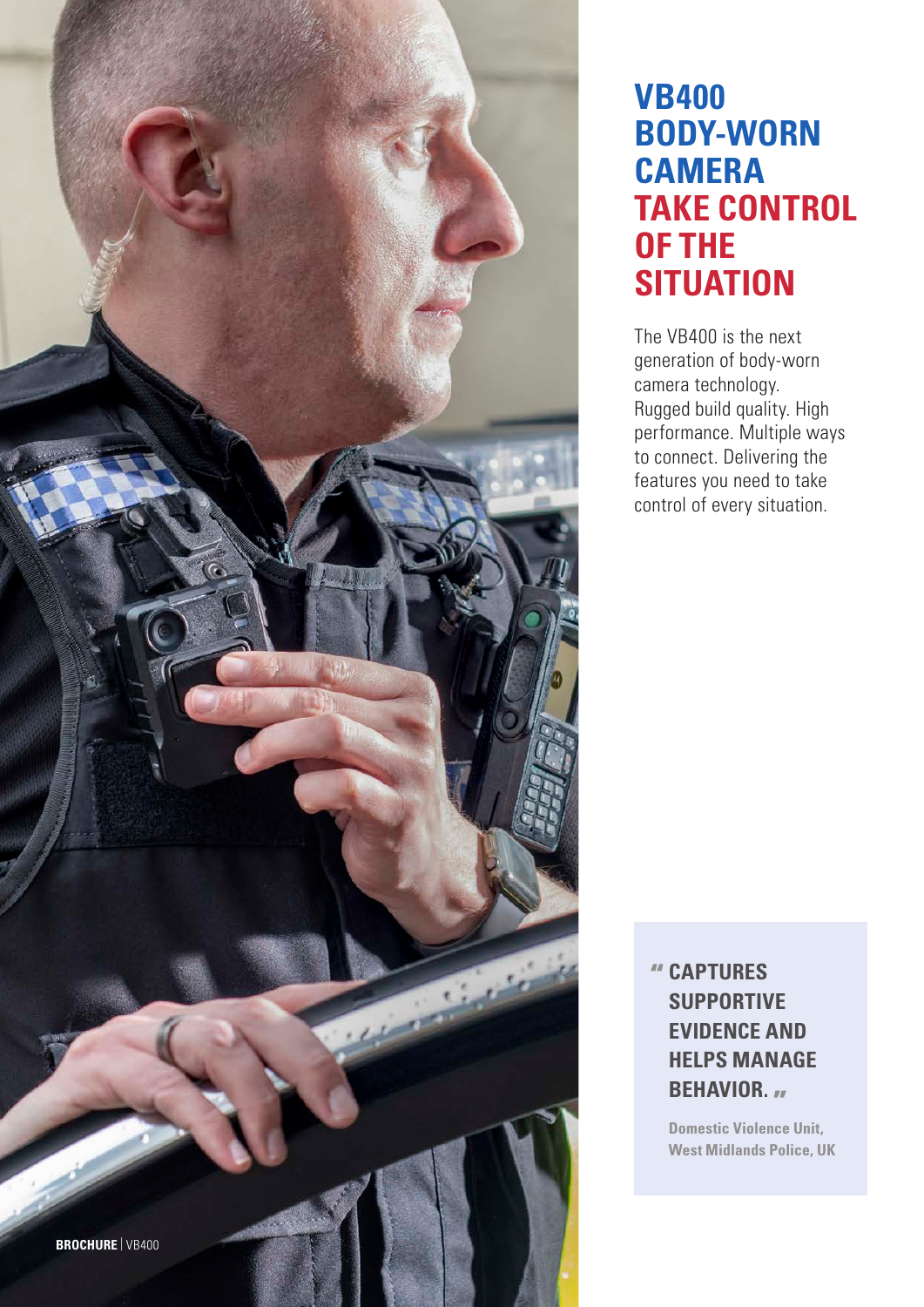

## **BUILT FOR THE JOB**

With this next-generation of connected body-worn cameras, you're in control of every situation.

The VB400 is built to protect your team and prove their professionalism. With full shift recording, pre / post-recording capabilities and multiple ways to connect.



## **WHAT'S INSIDE?**

- $\boxdot$  Long battery life for full shift recording
- Pre / post-record captures the moments that matter
- $\boxdot$  Full HD recording in 1080p
- $\boxed{\smile}$ Bluetooth® & Wi-Fi® connectivity
- Peer-assisted recording  $\boxed{\smash{\vee}}$
- $\boxed{\checkmark}$ GPS
- Secure file encryption  $\boxed{\checkmark}$
- Flexible mounting options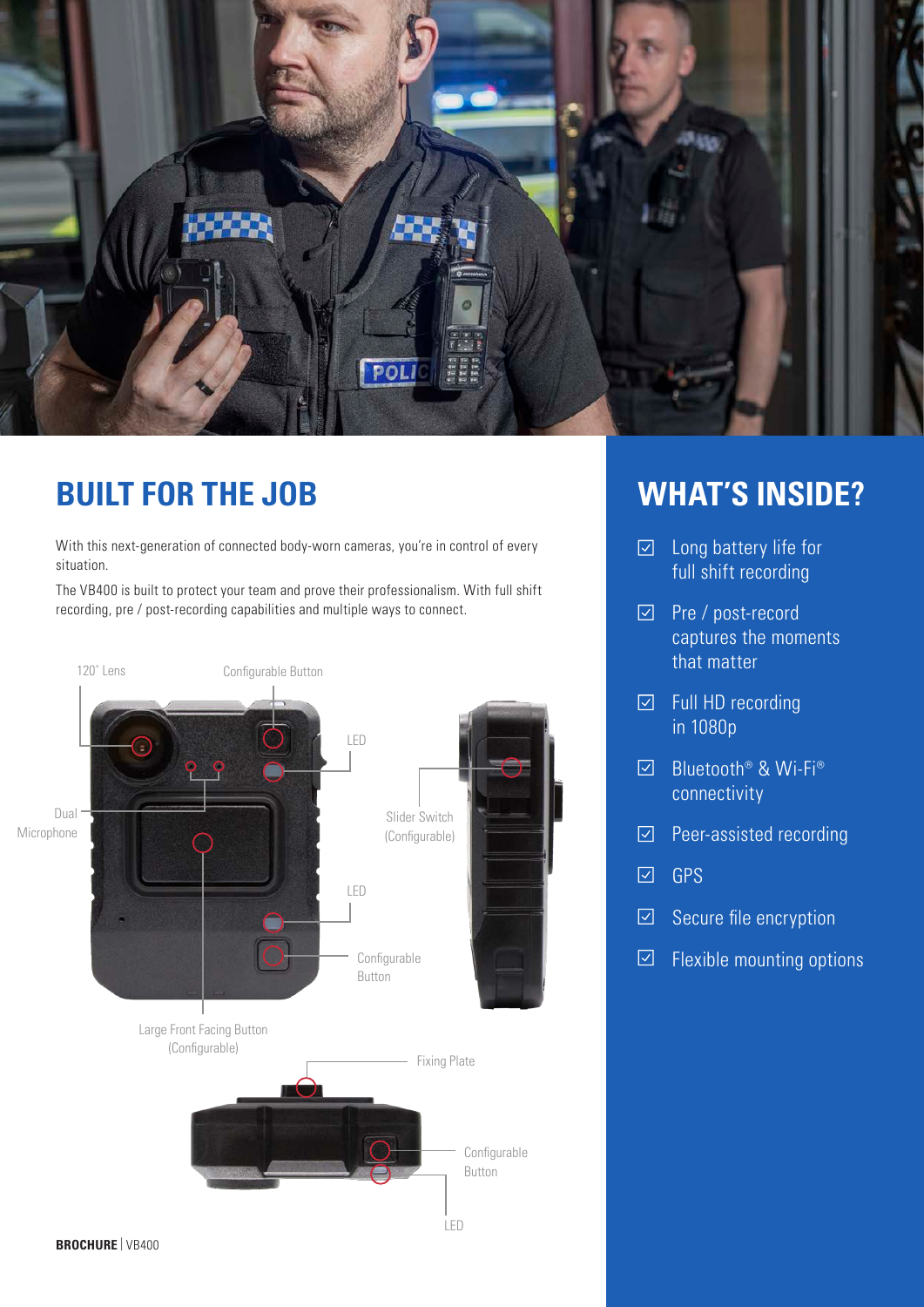

# **HIGH-QUALITY VIDEO**

Full 1080p HD ensures the VB400 accurately captures events from the wearer's viewpoint.

We know every detail matters. That's why we equipped the VB400 with a wide-angle, 1080p HD lens.

Designed to capture high-quality video from the wearer's viewpoint, the VB400 delivers transparency, protects people and proves professionalism.





## **CAPTURE THE BIGGER PICTURE WITH PRE / POST-RECORD**

Context is vital. With pre / post-record enabled, capture the important interactions leading up to the main event.

Capturing unexpected interactions can mean the difference between conviction and acquittal. Pre / post-record captures a continuous loop of audio and video before the moment the camera starts recording. Combining Bluetooth sensors with peer-assisted recording, the VB400 captures the bigger picture without the need to press record.

The VB400 records up to 12 hours on a single charge. Shift-long recording means better protection for lone-workers, or staff working in hostile environments.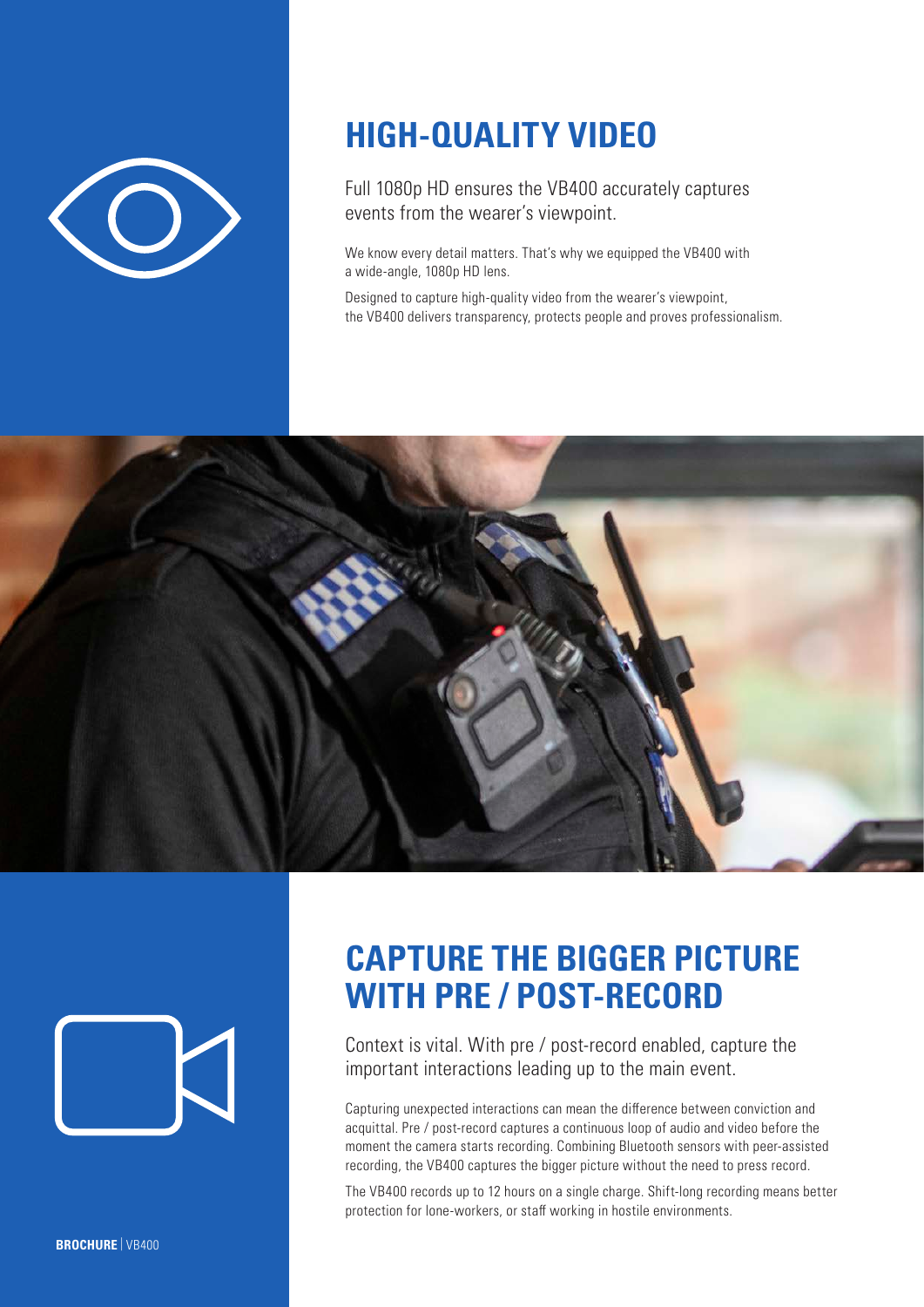# **RUGGED AND INTUITIVE DESIGN**

You need a body-worn camera that is built to withstand the rigours of the job.

The toughened exterior of the VB400 resists rain, snow and dust. Tested to military standards, the result is a body-worn camera that works when you need it.

The large central button and robust side switch are positioned for easy operation, even when wearing gloves.





# **CONNECTED FOR A SMARTER RESPONSE**

Remaining connected to the frontline enables a smarter response and better protection.

Bluetooth and Wi-Fi deliver a powerful mix of capabilities. Live streaming connects your team to the control room, enhancing situational awareness.

Integrated with Bluetooth sensors and beacons, automated recording functionality empowers your team to respond quickly in the moments that matter.

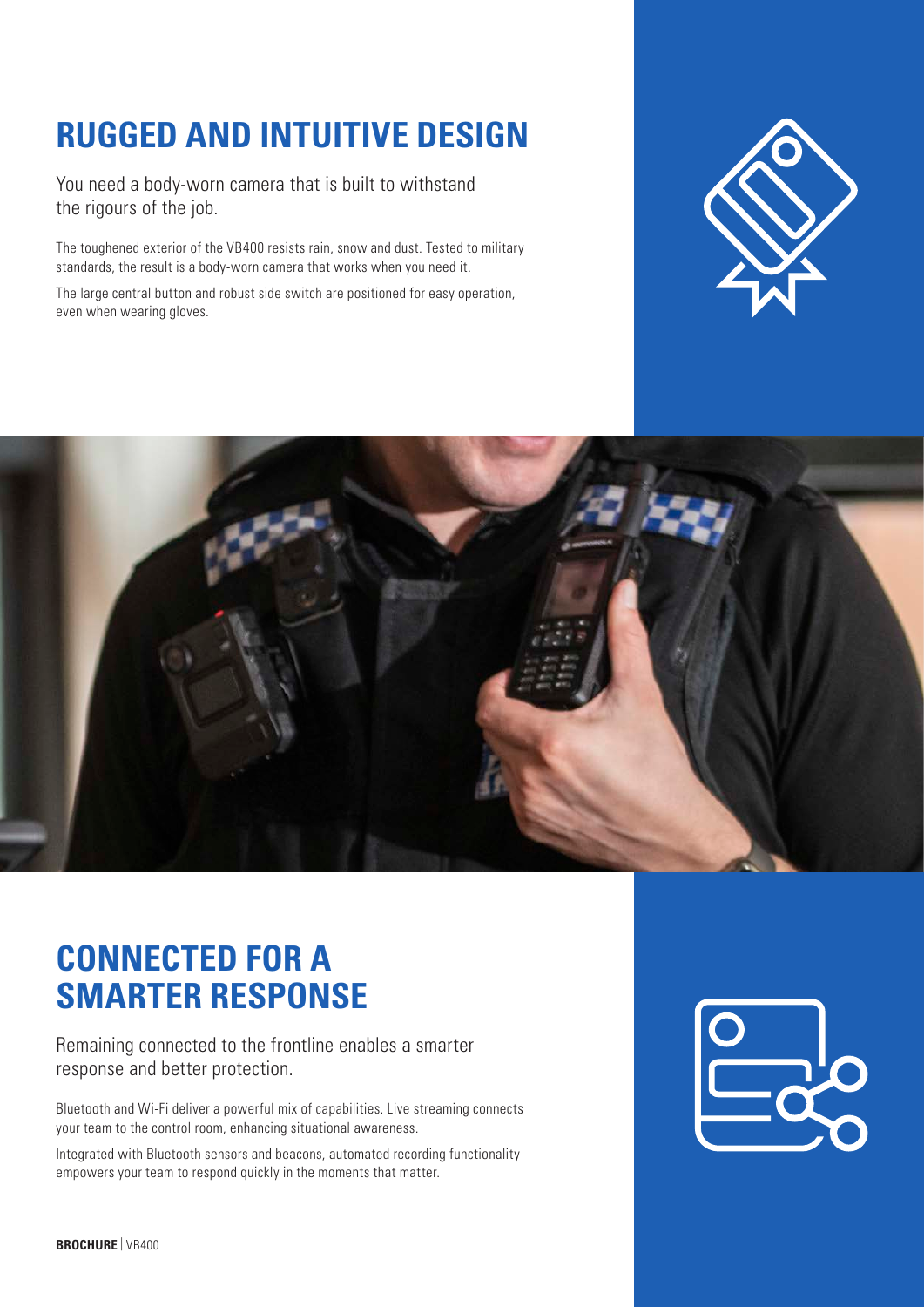

# **STAY CONNECTED. STAY IN CONTROL.**

Remaining connected is essential to the safety of your team.

With multiple ways to connect, the VB400 helps you improve efficiency, coordinate a smarter response and protect the front-line.



#### **LIVE STREAMING**

Tether to a trusted Wi-Fi network or your personal 4G hotspot to live-stream video footage in real-time to remote colleagues. Improved situational awareness is invaluable when mobilising backup.



### **PEER-ASSISTED RECORDING**

Capture multiple viewpoints of the same incident, without lifting a finger. PAR automatically activates colleagues' VB400 cameras when they come into range.



## **BLUETOOTH SENSOR MONITORING**

Configure the VB400 to automatically start recording when prompted by a managed Bluetooth beacon or a Bluetooth holster sensor.



#### **CONNECT TO THE VB400 COMPANION APP\***

View and categorise footage when working in the field, then remotely upload it to VideoManager for a more streamlined incident response.

\*Requires Companion App licence and Android device.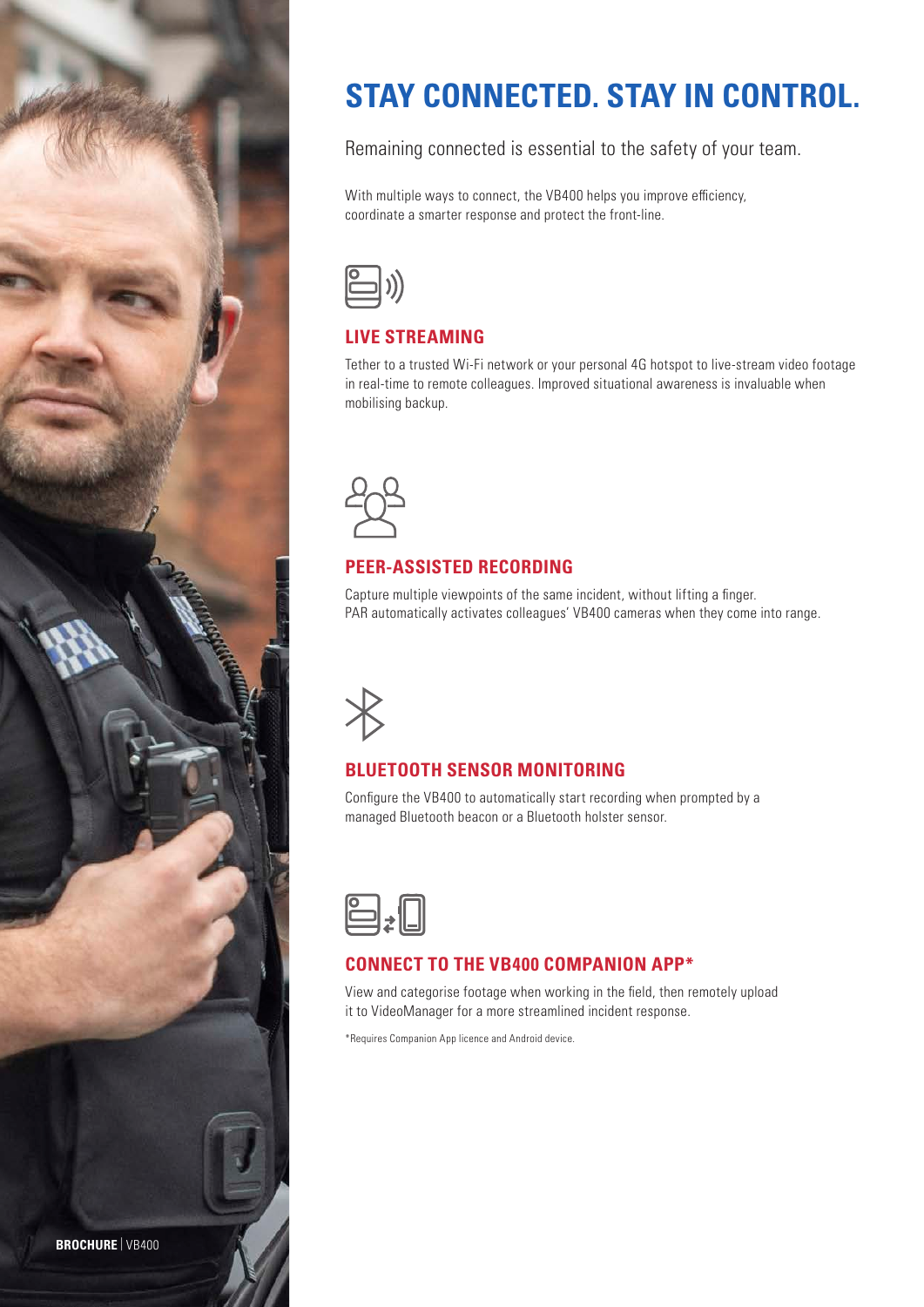

## **VIDEOMANAGER ADVANCED MEDIA, DEVICE AND USER MANAGEMENT SOFTWARE**

Capture video. Prepare evidence. Share intelligence.

VideoManager enhances the capabilities of Motorola Solutions' body-worn cameras via a seamless, intuitive and highly configurable software experience. Security and workflow optimisation take centre stage. Customisable roles and device profiles control system access and audit logs provide the all-important evidence trail required to support the judicial process.